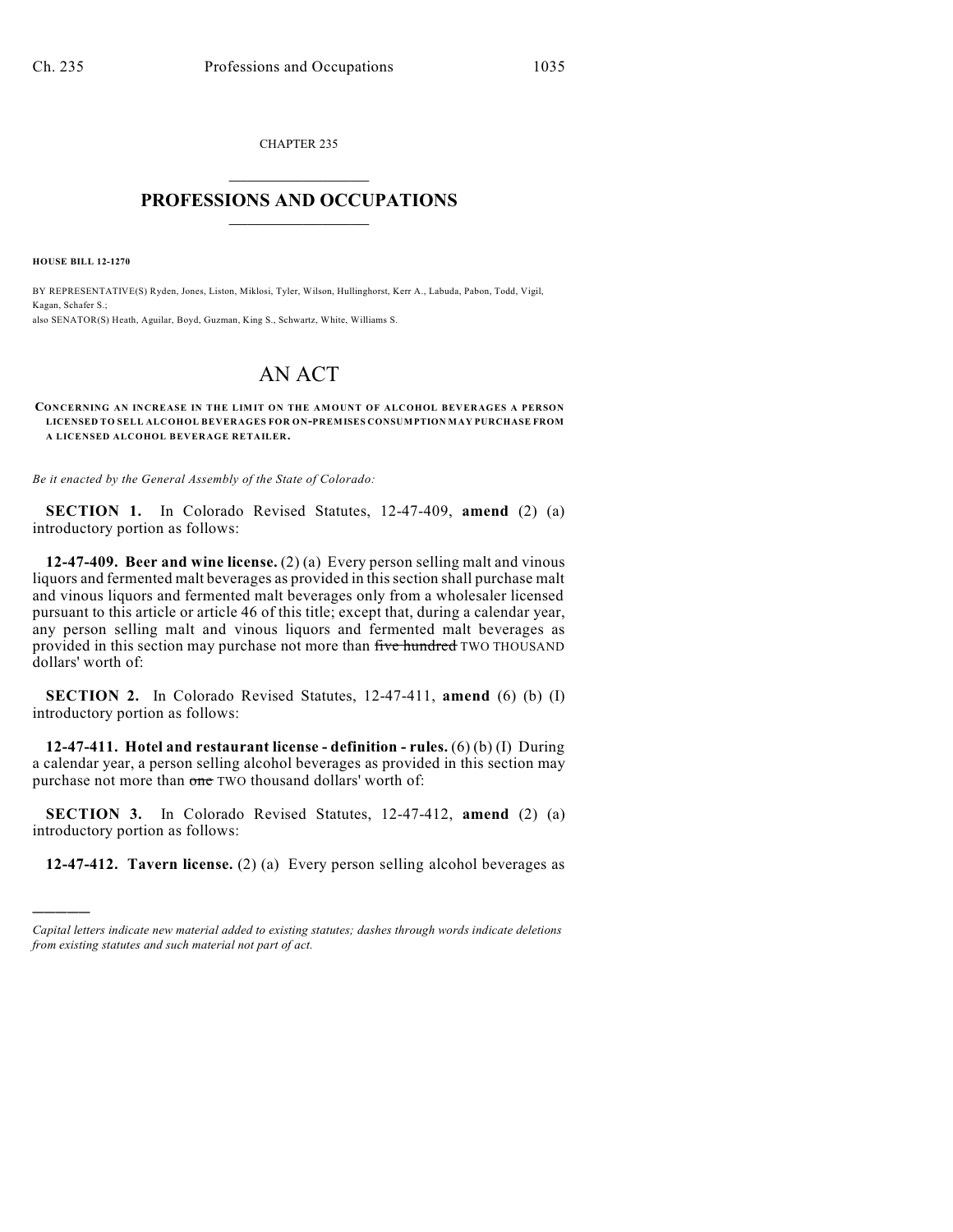1036 Professions and Occupations Ch. 235

provided in this section shall purchase alcohol beverages only from a wholesaler licensed pursuant to this article or article 46 of this title; except that, during a calendar year, a person selling alcohol beverages as provided in this section may purchase not more than five hundred TWO THOUSAND dollars' worth of:

**SECTION 4.** In Colorado Revised Statutes, 12-47-414, **amend** (2) (a) introductory portion as follows:

**12-47-414. Retail gaming tavern license.** (2) (a) Every person selling alcohol beverages as described in this section shall purchase the alcohol beverages only from a wholesaler licensed pursuant to this article or article 46 of this title; except that, during a calendar year, a person selling alcohol beverages as provided in this section may purchase not more than five hundred TWO THOUSAND dollars' worth of:

**SECTION 5.** In Colorado Revised Statutes, 12-47-415, **amend** (3) (a) introductory portion as follows:

**12-47-415. Brew pub license.** (3) (a) Every person selling alcohol beverages pursuant to this section shall purchase alcohol beverages, other than those that are manufactured at the licensed brew pub, from a wholesaler licensed pursuant to this article or article 46 of this title; except that, during a calendar year, a person selling alcohol beverages as provided in this section may purchase not more than five hundred TWO THOUSAND dollars' worth of:

**SECTION 6.** In Colorado Revised Statutes, 12-47-416, **amend** (2) (a) introductory portion as follows:

**12-47-416. Club license - legislative declaration.** (2) (a) Every person selling alcohol beverages as provided in this section shall purchase the alcohol beverages only from a wholesaler licensed pursuant to this article or article 46 of this title; except that, during a calendar year, a person selling alcohol beverages as provided in this section may purchase not more than five hundred TWO THOUSAND dollars' worth of:

**SECTION 7.** In Colorado Revised Statutes, 12-47-417, **amend** (4) (a) introductory portion as follows:

**12-47-417. Arts license.** (4) (a) Every person selling alcohol beverages as provided in thissection shall purchase the alcohol beverages only from a wholesaler licensed pursuant to this article or article 46 of this title; except that, during a calendar year, a person selling alcohol beverages as provided in this section may purchase not more than five hundred TWO THOUSAND dollars' worth of:

**SECTION 8.** In Colorado Revised Statutes, 12-47-418, **amend** (2) (a) introductory portion as follows:

**12-47-418. Racetrack license.** (2) (a) Every person selling alcohol beverages as provided in this section shall purchase the alcohol beverages only from a wholesaler licensed pursuant to this article or article 46 of this title; except that, during a calendar year, a person selling alcohol beverages as provided in this section may purchase not more than five hundred TWO THOUSAND dollars' worth of: